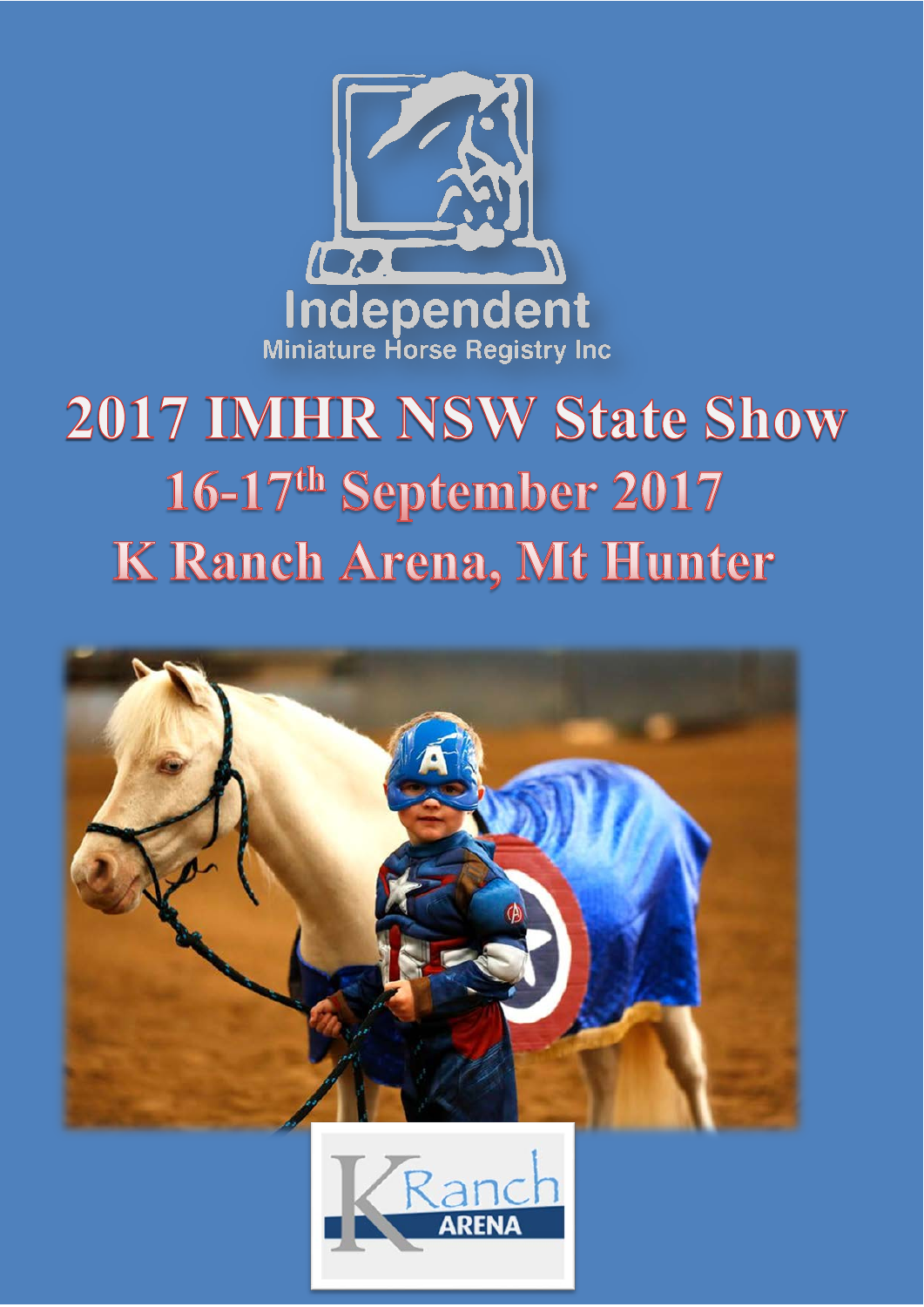

**K Ranch, Mt Hunter (Camden) | Entries close 1st September SHOW RULES (Cont..)**

#### **SHOW RULES**

- 1. **Payment/Entries:** A receipt and confirmation of entries will be emailed/posted out after processing if time permits. There are no refunds under any circumstances. Payment information on entry form. All entries must be COMPLETE. Include a printed copy of your direct deposit or credit card payment with your entries. Online entries will be available closer to the show at the following link: http://tequine-solutions.mybigcommerce.com/
- 2. **Registration/Ownership:** All horses must hold CURRENT registrations with a recognised society and be owned or leased by the exhibitor. Pending registrations with other societies will NOT be accepted. A copy of BOTH sides of registrations must accompany entry form for horses NOT registered IMHR. Incomplete entries will be returned and will incur a \$10 reprocessing fee. COMPLETE entries must be received by the due date or will not be processed. This includes entries returned as incomplete. Please ensure you allow sufficient time and double check all entries. Horses and ponies registered IMHR (but not current) must have registration brought up to date including transfers even if holding current registration with another society.
- 3. **Show Rules:** All show rules applicable to IMHR Inc. and as directed by Show Management shall apply to this event. It is a condition of entry that you accept these rules and any amendment made thereto. Latest version is available for FREE download from the IMHR website or a printed copy can be ordered via the Online Shop.
- 4. **Membership:** Excluding POA classes, all handlers must be financial members of IMHR Inc. POA exhibitors must sign an insurance waiver. It is the responsibility of the owner to ensure that all handlers for their show team are financial members of IMHR or have signed a waiver (waiver applies to POA classes only). Anyone found breaching this condition shall forfeit all awards and entries and may be subject to further disciplinary action.
- 5. **Performance Classes:** Junior events are for horses aged 2 years and under @ 1<sup>st</sup> August and senior events are for horses aged 3 years and over @ 1st August. Horses must be 3 years ACTUAL age and over to be eligible to compete in show jumping, six bar and fault & out. Horses must be 12 months ACTUAL age and over to compete in any performance events including liberty, trail, hunter, lungeline & youth events.
- 6. **Measuring:** At the venue at the following times ONLY: Saturday 7am – 8am and Sunday 7am – 8am Any horses not measured by that time on the day they are showing will forfeit entry monies paid. Horses may be measured to ensure they meet height requirements for class entered and not necessarily recorded as their exact height. Horses holding IMHR Permanent Height Cards do not need to be measured. Horses or ponies only entering POA classes do not need to be measured.
- 7. **Protests:** Any protest must be in writing and accompanied by \$50 protest fee which will be returned if protest is upheld. Protest on rules must be lodged within 10 minutes of class completion. Protest on horse measurements will be accepted during the height for age halter class. Once the horse has entered the ring for the Grand Championship no protests will be accepted. Horses may be re-measured once only and final measurement will be deemed final.
- 8. **Eligibility:** Horses must be entered in their respective classes according to the age at 1<sup>st</sup> August. All horses must fulfil height for age requirements (based on 1<sup>st</sup> August age) and MUST show according to height measured. AMHA exhibits must meet AMHA Height for Age criteria. POA classes as per POA rules. Substitutions will NOT be accepted. Horses entered in progeny classes may be Miniature Horse, Small Horse or Little Horse. All equipment including halters, sulkies, harness must conform to safety standards and comply with all insurance obligations.
- 9. **Colour Classes:** Horses can only enter ONE colour class. Judging is based on PHENOTYPE (the way the horse looks) and not GENOTYPE (the genetic colour of the horse). Pintaloosa's and horses with multiple patterns and/or colours should enter the Any Other Colour class.
- 10. **American Shetland and Miniature Pony Classes:** These classes are provided on a trial basis and if not supported may be dropped from future events. American Shetlands may only enter halter classes denoted as American Shetland even if dual registered. Miniature/Small Ponies may only enter halter classes denoted as Miniature/Small Pony even if dual registered.
- 11. **Prizes and Trophies** State Champion class place-getters to 5th place will receive a ribbon. State Grand and Reserve Grand will receive a trophy or prize and sash. Supreme winners will receive a rug, trophy, sash and garland. Other prizes may be awarded throughout the show if sponsored.
- 12. **Force Majeure:** IMHR Inc shall not be liable for any delay or failure to perform its operations, activities, shows and events to the extent such delay or failure results from a force majeure occurrence. A force majeure occurrence is defined as any occurrence arising from causes beyond the reasonable control of IMHR Inc. and which delays or prevents performance by IMHR Inc. otherwise required by this agreement, including but not limited to any (i) breakage or accident to equipment, machinery or facilities; (ii) any strikes, lock-outs or other labor difficulties; (iii) statutes, ordinances, regulations, orders, or rules issued by governmental authorities; (iv) judicial decrees or orders; (v) acts of God; (vi) animal diseases and/or quarantines; (vii) wars, riots or insurrections; (viii) civil disobediences, public demonstrations or sabotage; (ix) fires, floods, explosions or inclement weather; (x) inability to obtain necessary labor, materials, supplies, utilities or transportation; (xi) depressions, recessions or other economic downturns; (xii) embargoes or energy shortages; or (xiii) other causes beyond the IMHR's reasonable control.
- 13. **Sponsorship / Advertising:** Sponsorship and advertising is available and the form provided should be used in all cases. Payment is due with entries. Ads must be received by entry closing date or inclusion in catalogue cannot be guaranteed.
- 14. **Catalogue:** All exhibitors must pay the compulsory catalogue/administration fee. Additional copies may be available for purchase at the show. All information contained in the catalogue will remain as confidential until show date. Catalogues will not be provided to exhibitors until all horses entered by that exhibitor have been measured or officially scratched.
- 15. **Sportsmanship:** Any displays of bad sportsmanship or disrespect including but not limited to, leaving the arena before directed by the steward, leaving the arena before placement of all ribbons, refusing to accept a placing, disrespectful remarks made to the judge, steward or other exhibitors or any other conduct deemed as unsportsmanlike by Show Management will result in that exhibitor being disqualified for the remainder of the show including all horses entered by that exhibitor. It may also lead to further disciplinary action by the National Committee.
- 16. **Insurance:** IMHR Inc. is insured and provides cover for the Association and its workers (voluntary and paid) only. Members and their horses are NOT covered by this insurance for accident/injury/public liability. IMHR encourages exhibitors to seek further advice if they wish to pursue insurance for themselves and their horses.
- 17. **Photography:** IMHR have appointed Samuel Noakes Photography as the official photographer for this event. No other professional photographers will be permitted into the arena or immediate surrounds.
- 18. **Grand Champions:** Grand Champion halter classes are contested between first place getters in the respective section. Grand Champion Show Jumper is awarded based on the results of Show Jumper, Six Bar and Fault & Out. Grand Champion Youth is based on the results of Youth Handler, Youth Trail and Youth Hunter. Grand Champion Pony Performance is based on Trail and Hunter only. All other Grand Champion Performance are based on results of Trail, Hunter and Lunge-line. To be eligible for Grand Champion you must enter all eligible classes.
- 19. **Judges**: All events will have one judge.
- 20. **Fancy Dress**: Must comply with Show Rules and MUST be preentered.
- 21. **Property Identification Code (PIC)**: All NSW exhibitors must supply their PIC on the entry form. Details on how to obtain a PIC are on the DPI website – www.dpi.nsw.gov.au.
- 22. **Novice Events**: Novice events are for those who have not won a first place in a similar event at State or National level.
- 23. **Youth Events**: Exhibits in Youth events may be Miniature, Small or Little Horse or Miniature/Small Pony or American Shetland.
- 24. **Mares:** Must enter EITHER the mare class or broodmare class not both. Broodmares must be visibly in foal or have foal at foot otherwise vet certificate of pregnancy may be required.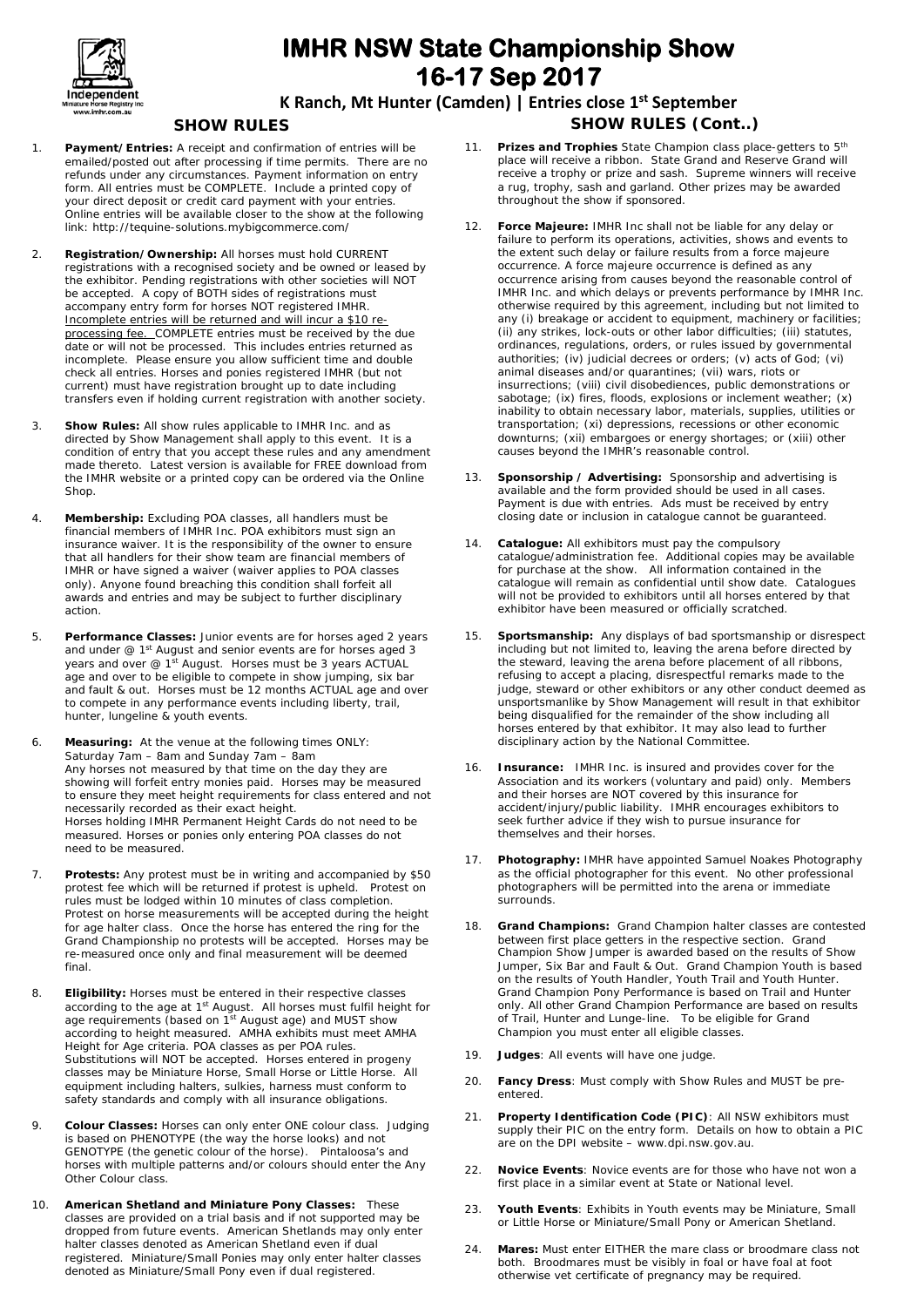

**K Ranch, Mt Hunter (Camden) | Entries close 1st September**

#### **Day 1 – Saturday 16th September 08:00 RING 1 – Judge TBA**

#### **Miniature Horse**

101. Miniature Horse Gelding Yearling 102. Miniature Horse Gelding Two Years Old Grand Champion & Reserve Junior Gelding 103. Miniature Horse Gelding Three Years Old 104. Miniature Horse Gelding 4 Years & Over Grand Champion & Reserve Senior Gelding 105. Miniature Horse Filly Yearling 106. Miniature Horse Filly Two Years Old Grand Champion & Reserve Junior Filly 107. Miniature Horse Mare Three Years Old 108. Miniature Horse Mare Four Years & Over 109. Miniature Horse Broodmare Grand Champion & Reserve Senior Mare 110. Miniature Horse Colt Yearling 111. Miniature Horse Colt Two Years Old Grand Champion & Reserve Junior Colt 112. Miniature Horse Stallion Three Years Old 113. Miniature Horse Stallion Four Years & Over Grand Champion & Reserve Senior Stallion Supreme Junior Miniature Horse Exhibit Supreme Senior Miniature Horse Exhibit

#### **Small Horse**

- 114. Small Horse Gelding Yearling 115. Small Horse Gelding Two Years Old Grand Champion & Reserve Junior Gelding 116. Small Horse Gelding Three Years Old 117. Small Horse Gelding 4 Years & Over Grand Champion & Reserve Senior Gelding 118. Small Horse Filly Yearling 119. Small Horse Filly Two Years Old Grand Champion & Reserve Junior Filly 120. Small Horse Mare Three Years Old 121. Small Horse Mare Four Years & Over 122. Small Horse Broodmare Grand Champion & Reserve Senior Mare 123. Small Horse Colt Yearling 124. Small Horse Colt Two Years Old Grand Champion & Reserve Junior Colt 125. Small Horse Stallion Three Years Old 126. Small Horse Stallion Four Years & Over Grand Champion & Reserve Senior Stallion Supreme Junior Small Horse Exhibit
- Supreme Senior Small Horse Exhibit
- **Little Horse**
- 127. Little Horse Gelding Yearling 128. Little Horse Gelding Two Years Old Grand Champion & Reserve Junior Gelding 129. Little Horse Gelding Three Years Old 130. Little Horse Gelding 4 Years & Over Grand Champion & Reserve Senior Gelding
- 
- 131. Little Horse Filly Yearling
- 132. Little Horse Filly Two Years Old
- 
- Grand Champion & Reserve Junior Filly
- 133. Little Horse Mare Three Years Old
- 134. Little Horse Mare Four Years & Over
- 135. Little Horse Broodmare
- Grand Champion & Reserve Senior Mare
- 136. Little Horse Colt Yearling
- 137. Little Horse Colt Two Years Old
- Grand Champion & Reserve Junior Colt
- 138. Little Horse Stallion Three Years Old
- 139. Little Horse Stallion Four Years & Over
- Grand Champion & Reserve Senior Stallion
- Supreme Junior Little Horse Exhibit

Supreme Senior Little Horse Exhibit

#### **American Shetland**

- 140. American Shetland Gelding
- 141. American Shetland Mare or Filly
- 142. American Shetland Stallion or Colt
- Supreme American Shetland Exhibit

#### **Classic Head & Trot**

- 143. Classic Head Mini/Small/Little Horse Junior Filly
- 144. Classic Head Mini/Small/Little Horse Senior Mare
- 145. Classic Head Mini/Small/Little Horse Junior Colt
- 146. Classic Head Mini/Small/Little Horse Senior Stallion
- 147. Classic Head Mini/Small/Little Horse Junior Gelding
- 148. Classic Head Mini/Small/Little Horse Senior Gelding
- 149. Classic Head American Shetland
- 150. Classic Trot Miniature Horse
- 151. Classic Trot Small Horse
- 152. Classic Trot Little Horse
- 153. Classic Trot American Shetland

#### **Colour & Group Classes (Horses & American Shetlands)**

- 154. Best Dilute Colour
- 155. Best Solid Colour
- 156. Best Broken Colour
- 157. Best Silver Colour
- 158. Best Any Other Colour
- Grand Champion & Reserve Coloured Exhibit

(\$50 prizemoney if Grand Champion is registered ICHR)

- 159. Get of Sire (3 horses by same sire)
- 160. Produce of Dam (2 horses out of same dam)

**Liberty** (to commence once Ring 1 and Ring 2 complete)

- 161. Miniature Pony Liberty
- 162. Small Pony Liberty
- 163. Miniature Horse Liberty
- 164. Small Horse Liberty
- 165. Little Horse Liberty
- 166. American Shetland Liberty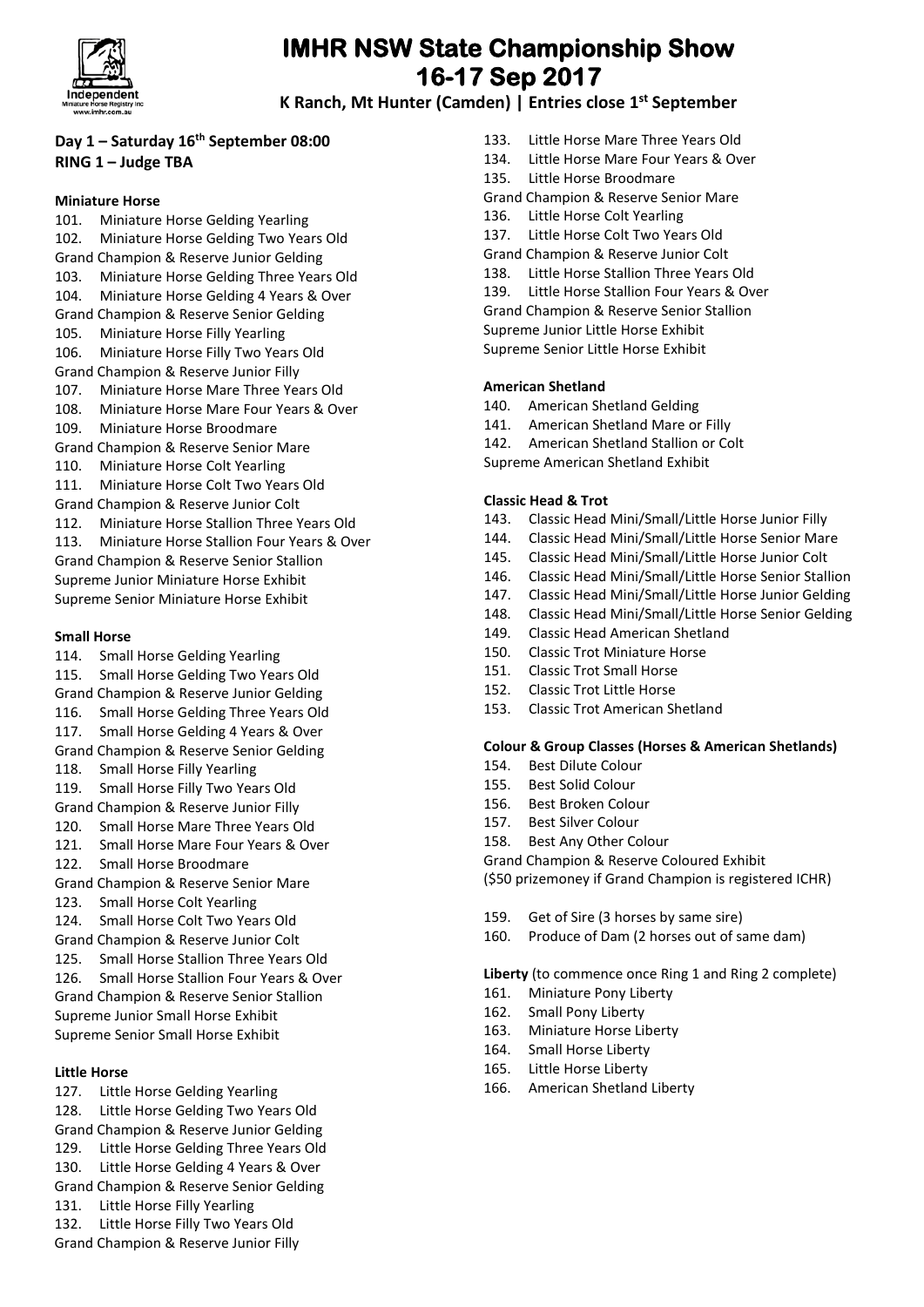

**K Ranch, Mt Hunter (Camden) | Entries close 1st September**

#### **Day 1 – Saturday 16th September 08:00 RING 2 – Judge TBA**

#### **Miniature Pony**

- 201. Miniature Pony Gelding Yearling 202. Miniature Pony Gelding Two Years Old Grand Champion & Reserve Junior Gelding 203. Miniature Pony Gelding Three Years Old 204. Miniature Pony Gelding 4 Years & Over Grand Champion & Reserve Senior Gelding 205. Miniature Pony Filly Yearling 206. Miniature Pony Filly Two Years Old Grand Champion & Reserve Junior Filly 207. Miniature Pony Mare Three Years Old 208. Miniature Pony Mare Four Years & Over 209. Miniature Pony Broodmare Grand Champion & Reserve Senior Mare 210. Miniature Pony Colt Yearling 211. Miniature Pony Colt Two Years Old Grand Champion & Reserve Junior Colt 212. Miniature Pony Stallion Three Years Old 213. Miniature Pony Stallion Four Years & Over Grand Champion & Reserve Senior Stallion Supreme Junior Miniature Pony Exhibit Supreme Senior Miniature Pony Exhibit
- 214. Miniature Pony Classic Head
- 215. Miniature Pony Classic Trot

#### **Small Pony**

- 216. Small Pony Gelding 2 Years & Under
- 217. Small Pony Gelding 3 Years & Over
- Grand Champion & Reserve Gelding
- 218. Small Pony Filly 2 Years & Under
- 219. Small Pony Mare 3 Years & Over
- Grand Champion & Reserve Filly or Mare
- 220. Small Pony Colt 2 Years & Under
- 221. Small Pony Stallion 3 Years & Over Grand Champion & Reserve Colt or Stallion Supreme Small Pony
- 222. Small Pony Classic Head
- 223. Small Pony Classic Trot

#### **Colour & Group Classes (Miniature & Small Pony)**

- 224. Best Dilute Colour
- 225. Best Solid Colour
- 226. Best Broken Colour
- 227. Best Silver Colour
- 228. Best Any Other Colour
- Grand Champion & Reserve Coloured Exhibit
- (\$50 prizemoney if Grand Champion is registered ICHR)
- 229. Get of Sire (3 ponies by same sire)
- 230. Produce of Dam (2 ponies out of same dam)

#### **Palouse of Australia (POA)**

- 231. Best Presented Palouse
- 232. Led Mare or Filly n/e 10.2hh
- 233. Led Mare or Filly over 10.2h n/e 14.2hh
- Grand Champion & Reserve Mare or Filly
- 234. Led Stallion or Colt n/e 10.2hh
- 235. Led Stallion or Colt over 10.2h n/e 14.2hh
- Grand Champion & Reserve Stallion or Colt
- 236. Led Gelding n/e 10.2hh
- 237. Led Gelding over 10.2h n/e 14.2hh
- Grand Champion & Reserve Gelding

Supreme Palouse Exhibit

238. Most Coloured Palouse

#### **American Miniature Horse Association (AMHA)**

- 239. AMHA Gelding
- 240. AMHA Filly or Mare
- 241. AMHA Colt or Stallion
- Supreme AMHA Exhibit

#### **Harness**

- 242. Miniature Pony Novice Harness
- 243. Miniature Pony Harness
- 244. Miniature Pony Long-Reining
- Grand Champion & Reserve Miniature Pony Harness
- 245. Miniature Horse Novice Harness
- 246. Miniature Horse Harness
- 247. Miniature Horse Long-Reining
- Grand Champion & Reserve Miniature Horse Harness
- 248. Small Horse Novice Harness
- 249. Small Horse Harness
- 250. Small Horse Long-Reining
- Grand Champion & Reserve Small Horse Harness
- 251. Little Horse Novice Harness
- 252. Little Horse Harness
- 253. Little Horse Long-Reining

Grand Champion & Reserve Little Horse Harness

- 254. Fancy Dress Youth (FREE)
- 255. Fancy Dress Adult (FREE)

Join us on Saturday night at the Saloon for good food and great music.

### Details to come.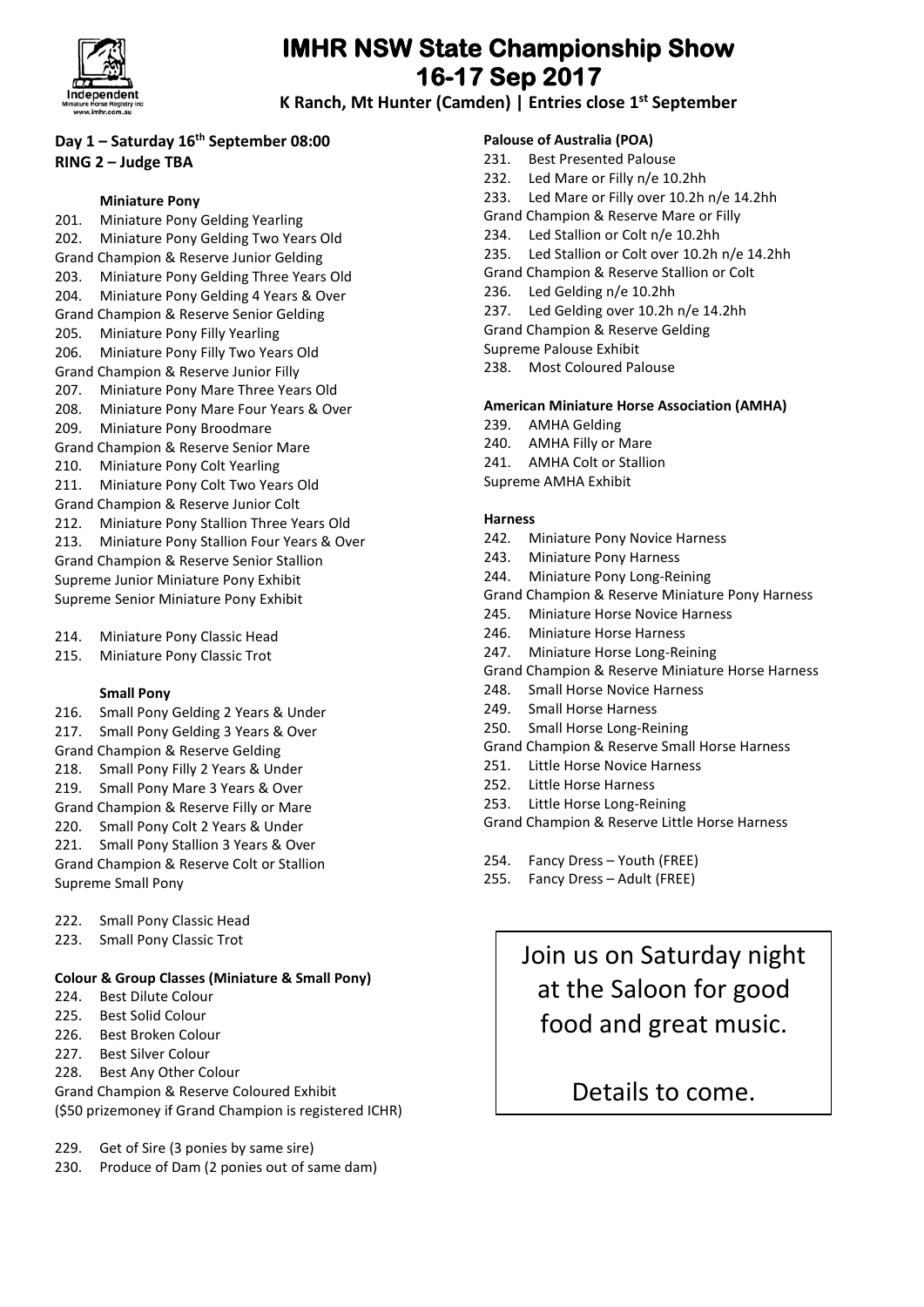

**K Ranch, Mt Hunter (Camden) | Entries close 1st September**

#### **Day 2 – Sunday 17th September 08:00 Judge TBA**

#### **Showmanship**

- 301. Best Presented Youth Handler (FREE)
- 302. Youth Showmanship Novice (FREE)
- 303. Youth Showmanship 8 Years & Under (FREE)
- 304. Youth Showmanship 9 to 13 Years (FREE)
- 305. Youth Showmanship 14 to 17 Years (FREE)
- 306. Adult Handler Novice
- 307. Adult Handler under 50 years
- 308. Adult Handler 50 years and over

#### **Trail**

- 309. Youth Trail Novice (FREE)
- 310. Youth Trail 8 Years & Under (FREE)
- 311. Youth Trail 9 to 13 Years (FREE)
- 312. Youth Trail 14 to 17 Years (FREE)
- 313. Novice Trail
- 314. Miniature Pony Trail
- 315. Small Pony Trail
- 316. Miniature Horse Junior Trail
- 317. Small Horse Junior Trail
- 318. Miniature Horse Senior Trail
- 319. Small Horse Senior Trail
- 320. Little Horse Trail

#### **Hunter**

- 321. Youth Hunter Novice (FREE)
- 322. Youth Hunter 8 Years & Under (FREE)
- 323. Youth Hunter 9 to 13 Years (FREE)
- 324. Youth Hunter 14 to 17 Years (FREE)
- 325. Novice Hunter
- 326. Miniature Pony Hunter
- 327. Small Pony Hunter
- 328. Miniature Horse Junior Hunter
- 329. Small Horse Junior Hunter
- 330. Miniature Horse Senior Hunter
- 331. Small Horse Senior Hunter
- 332. Little Horse Hunter

Grand & Reserve Youth – Novice Grand & Reserve Youth – 8 Years & Under Grand & Reserve Youth – 9 to 13 Years Grand & Reserve Youth – 14 to 17 Years Grand & Reserve Miniature Pony Performance Grand & Reserve Small Pony Performance

#### **Lungeline**

- 333. Novice Lungeline
- 334. Miniature Horse Junior Lungeline
- 335. Small Horse Junior Lungeline
- 336. Miniature Horse Senior Lungeline
- 337. Small Horse Senior Lungeline
- 338. Little Horse Lungeline

Grand Champion & Reserve Performance Novice Grand Champion & Reserve Performance Miniature Horse Junior Grand Champion & Reserve Performance Miniature Horse Senior Grand Champion & Reserve Performance Small Horse Junior Grand Champion & Reserve Performance Small Horse Senior Grand Champion & Reserve Performance Little Horse

#### **Senior Jumping**

- 339. Miniature Horse Fault & Out
- 340. Small Horse Fault & Out
- 341. Little Horse Fault & Out
- 342. Miniature Horse Show Jumper
- 343. Small Horse Show Jumper
- 344. Little Horse Show Jumper
- 345. Miniature Horse Six Bar
- 346. Small Horse Six Bar
- 347. Little Horse Six Bar

Grand Champion & Reserve Show Jumper Miniature Horse Grand Champion & Reserve Show Jumper Small Horse Grand Champion & Reserve Show Jumper Little Horse

# Sponsorship is now available  $\odot$